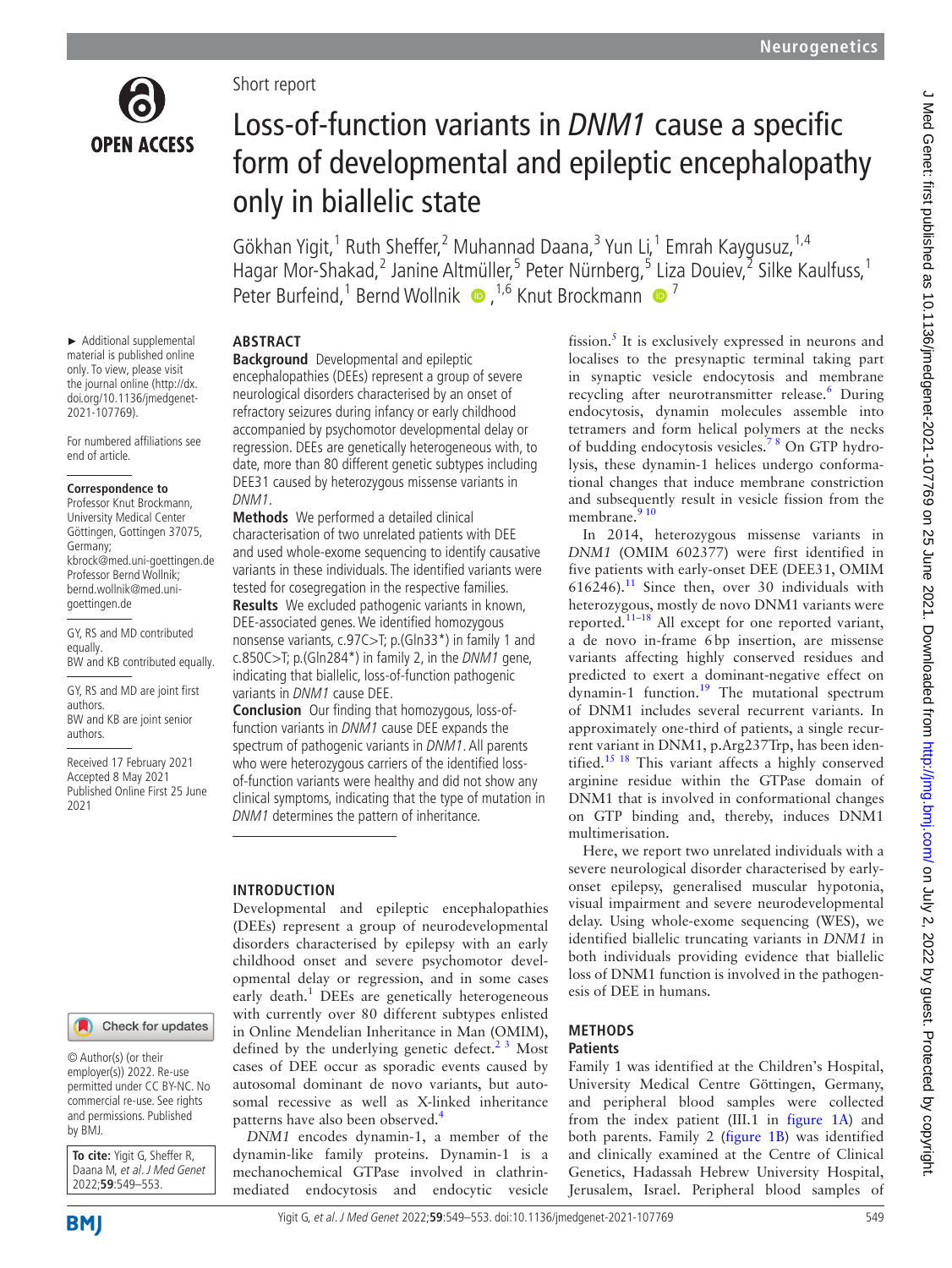

<span id="page-1-0"></span>Figure 1 Pedigrees, clinical and genetic characteristics of individuals carrying biallelic variants in DNM1 pedigrees of family 1 (A) and family 2 (B) with pathogenic variants in DNM1. Affected siblings (solid symbols) in both families carry homozygous, truncating variants in DNM1, while non-affected parents are heterozygous carriers of the identified DNM1 variants (white symbols). Non-affected siblings were either homozygous for the WT allele or heterozygous carriers of the identified DNM1 variant. (C) Electropherograms of the identified DNM1 (ENST00000372923.8, NM\_004408.3) variants c.97C>T (p.Gln33\*) (upper panel) and c.850C>T (p.Gln284\*) (lower panel). PCR and subsequent Sanger sequencing confirmed homozygosity of the identified DNM1 variants in both affected individuals and parental heterozygous carrier status. (D) Schematic representation of the DNM1 protein structure with an N-terminal GTPase domain (orange), a middle domain (blue), a pleckstrin homology (PH) domain (green), a GTPase effector domain (grey) and a C-terminal PRD (yellow). Black arrows indicate the localisation of the two truncating variants identified within this study. Localisation of heterozygous missense variants in DNM1 associated in previous studies with DEE are indicated by black asterisks.<sup>[11–19](#page-3-7)</sup> DEE, developmental and epileptic encephalopathy; GED, PH, PRD Pro-rich domain; WT, wild type.

the affected individual, five clinically unaffected siblings and both parents were collected. DNA was extracted by standard extraction procedures. The Genematcher tool was used to connect the two centres in which the clinical and genetic anal-yses were performed.<sup>[20](#page-4-2)</sup>

## **WES and variant screening**

In family 1, WES was performed on genomic DNA of the affected individual III.1. Exonic and adjacent intronic sequences were enriched using the Agilent SureSelectXT Human All Exon V7 enrichment Kit and were run on an Illumina HiSeq4000 sequencer at the Cologne Centre for Genomics (CCG), University of Cologne, Germany, and WES data analysis and filtering of mapped target sequences were performed with the 'Varbank 2' exome analysis pipeline (CCG, University of Cologne, Germany).

In family 2, we performed trio-based WES on DNA of the affected individual and both parents using the Agilent SureSelect Human All Exon 50Mb V5 kit. Paired-end sequencing was carried out on an Illumina HiSeq2500 sequencer. Read alignment and variant calling were performed with DNAnexus (Palo Alto, California, USA) using default parameters with the human genome assembly hg19 (GRCh37) as reference.

All identified variants in *DNM1* were confirmed by PCR amplification and subsequent Sanger sequencing on independent DNA samples and tested for cosegregation within the respective families.

# **RESULTS**

## **Clinical report**

Family 1 is a consanguineous family of Lebanese origin ([figure](#page-1-0) 1A). Individual III.1 is the first child of first-degree cousins. Both parents were healthy and did not show seizures or muscular hypotonia, and there is no history of developmental disorders or epilepsy in the family. Individual III.1 was born after an uneventful pregnancy at term with normal Apgar scores. Birth weight was 3540g (+0.2SD); length was 52cm (+0.1SD); and occipitofrontal circumference (OFC) was 35cm (+0.1SD). Routine transcranial ultrasound revealed agenesis of the corpus callosum (ACC) with colpocephaly. Apart from mild feeding problems, the first weeks of life were uneventful. At the age of 15 weeks, she presented with multifocal clonic seizures. Physical examination showed mild deceleration of head growth (OFC  $-0.7$  SD), recurrent episodes of opisthotonus,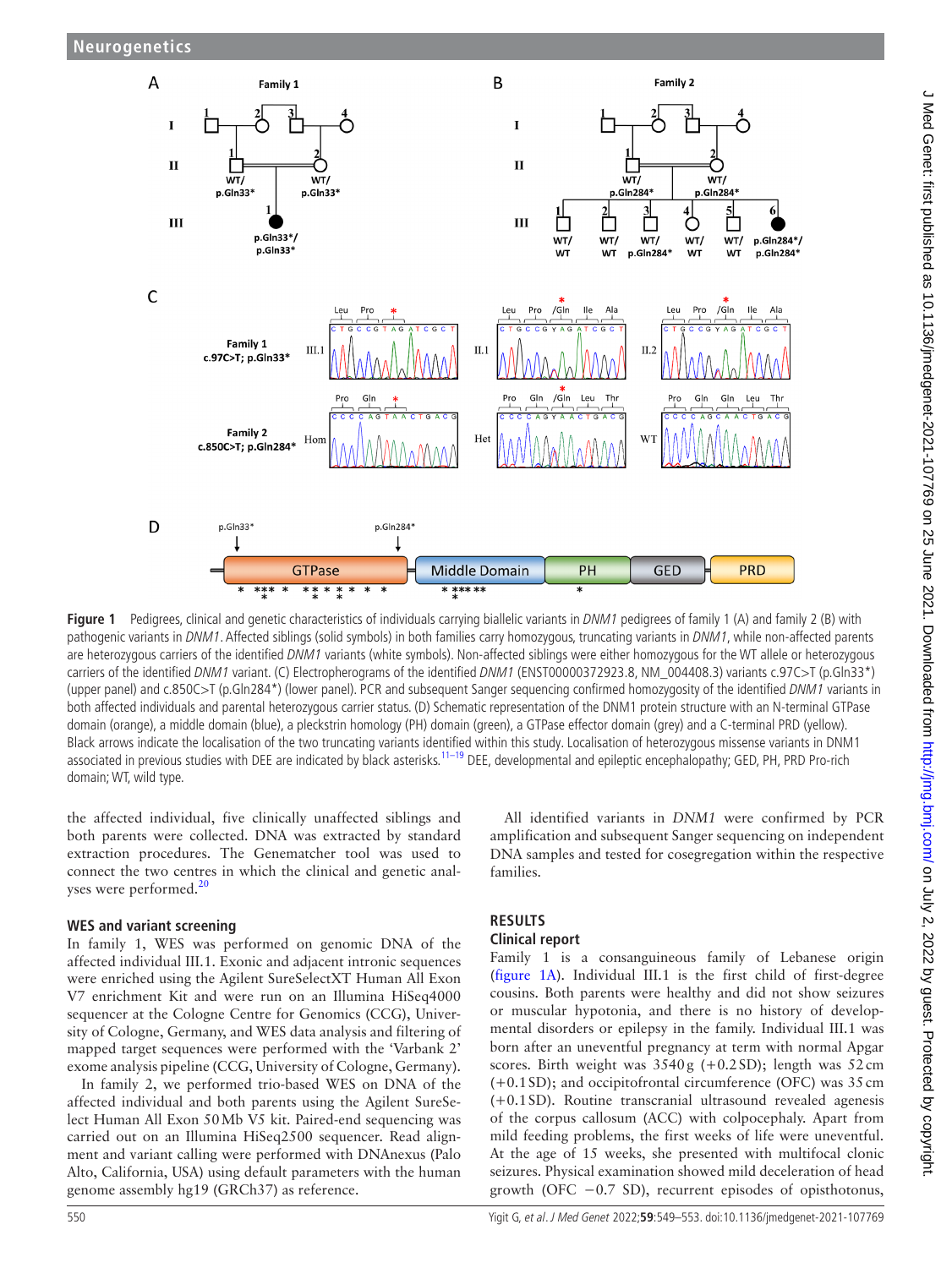

<span id="page-2-0"></span>**Figure 2** (A) Axial and sagittal T2-weighted images of subject III.1 from family 1 at the age of 3 months revealing agenesis of the corpus callosum. (B) Axial and sagittal T1 images from subject III.6 from family 2 with mainly frontal brain atrophy, dilated subarachnoid spaced, widened perisylvian fissure and mildly dilated lateral ventricles.

impaired fixation and poor visual pursuit. Recurrent multifocal seizures were observed. Laboratory investigations of blood, urine and cerebrospinal fluid (CSF) provided no evidence for a metabolic disorder. Ophthalmological examination showed poor fixation, reaction only to bright light, but was otherwise normal, including normal funduscopy. EEG revealed multifocal epileptic discharges. Visual evoked potentials using flashing light from light-emitting diode goggles were not elicitable. MRI of the brain confirmed the ACC with colpocephaly but was otherwise normal [\(figure](#page-2-0) 2A). Pharmacotherapy with levetiracetam was started. She developed severe global developmental delay and secondary microcephaly during the first year of life. Generalised muscular hypotonia was mixed with dystonic movements of arms and legs. Frequent multifocal myoclonic and clonic seizures were treated with valproic acid, vigabatrin, topiramate and lamotrigine, with incomplete seizure control. At the age of 6 months, EEG showed hypsarrhythmia. Infantile spasms were not observed. Subsequent EEGs revealed multifocal spike-wave discharges and background slowing. At last follow-up at age 5 years, her body weight was 14.35kg (−2.1 SD); length was 99 cm (−2.4 SD); and OFC was 45.8 cm (−4.4 SD). There were no dysmorphic features. In supine position, she showed sparse stereotypical spontaneous movements of arms more than legs, no turning, no sitting and hardly any head control. She showed some reaction to bright light but otherwise no fixation or visual pursuit. Hearing was normal. She reacted to familiar voices, but there was neither verbal understanding nor expressive speech.

Family 2 is a consanguineous family of Muslim–Arab origin ([figure](#page-1-0) 1B). Individual III.6 was born after an uneventful pregnancy at 40 weeks of gestation by uncomplicated spontaneous delivery as the youngest of six children of first-degree cousins. Her siblings as well as her parents are healthy and did not present with seizures, muscular hypotonia or developmental delay. Her birth weight was 3080g (−0.9 SD); birth length was 50cm (−0.8 SD); and OFC was 34 cm (−0.7 SD). At the age of 4 months, sharp

# **Neurogenetics**

limb movements and irritability were noticed. At 6 months of age, she was hospitalised due to an increase in involuntary movements. She presented with infantile spasms, and EEG showed hypsarrhythmia. Treatment with vigabatrin and adrenocorticotrophic hormone (ACTH) was initiated. Subsequent therapy included prednisolone, topiramate, clonazepam, amlodipine and potassium supplementation. Brain MRI at 7 months of age showed mildly dilated ventricles and subarachnoid spaces, widened perisylvian fissure and frontal brain atrophy ([figure](#page-2-0) 2B). Clinical examination at 1year showed severe global developmental delay. She had a broad face, and we observed gingival hypertrophy. Additional dysmorphic features were not noted. Liver and spleen were normal. Axial and limb muscle tone were markedly reduced, but tendon reflexes were elicited. She was sleepy and showed decreased spontaneous limb movements. She was not able to roll over and hold objects, and did not make eye contact. Speech and language development was not observed. Auditory Brainstem Response (ABR) testing at 14 months of age was normal. At 2 years, she presented with microcephaly, visual disturbance and generalised muscular hypotonia. She had involuntary myoclonic jerks without EEG correlates. Due to failure to thrive and impaired swallowing, gastrostomy tube feeding was introduced at 2 years and 10 months of age. Eye examination at 3 years and 6 months revealed no pupillary light reflex or visual fixation, and we observed mild bilateral optic atrophy. She was not able to sit or lift her head. She had frequent myotonic limb movements with stereotypical movements of the upper limbs, and anticonvulsant treatment was continued with levetiracetam. At last follow-up at age 3 years 8 months, her weight was 10kg (−3.7 SD); length was 88 cm (−3.1 SD); and OFC was 45 cm (−4.5 SD).

### **Mutation analysis**

Chromosomal and cytogenomic microarray analyses did not reveal any likely pathogenic genomic alterations causative of the observed phenotype in both patients. To identify the underlying genetic cause of DEE, we performed WES of affected individuals from families 1 and 2. Parental samples were either analysed in parallel with the patient (family 2) or subsequently by Sanger sequencing (family 1). WES data were filtered for de novo, homozygous or compound heterozygous variants with an allele frequency  $\geq$ 25%, and an MAF <0.5% in the gnomAD database, $^{21}$  $^{21}$  $^{21}$  and we excluded any known pathogenic or likely pathogenic variants in all OMIM-annotated genes known for DEE. Based on parental consanguinity, we then prioritised homozygous exonic and/or splicing variants for further analysis, and we identified homozygous variants in only a single overlapping gene in both families predicted to have a severe impact on protein function and to be most likely deleterious [\(online supplemental](https://dx.doi.org/10.1136/jmedgenet-2021-107769) [tables 1 and 2\)](https://dx.doi.org/10.1136/jmedgenet-2021-107769). We identified two homozygous nonsense variants in *dynamin-1* (*DNM1*; ENST00000372923.8, NM\_004408.3), c.97C>T (p.(Gln33\*)) in family 1 and c.850C>T (p.(Gln284\*)) in family 2, which both led to an early stop and premature protein truncation ([figure](#page-1-0) 1C,D). These *DNM1* variants were heterozygous in each parent, and cosegregation analysis in family 2 showed wild-type or heterozygous carrier status for unaffected siblings [\(figure](#page-1-0) 1B). Both variants were absent from the gnomAD database, which in total contains only six loss-of-function variants, all in heterozygous state, annotated for *DNM1*, while 47 such variants were calculated to be expected in the  $>240000$ alleles  $(pLI=1)$ .

### **DISCUSSION**

In this study, we provide strong evidence that biallelic lossof-function variants in the *DNM1* gene cause a severe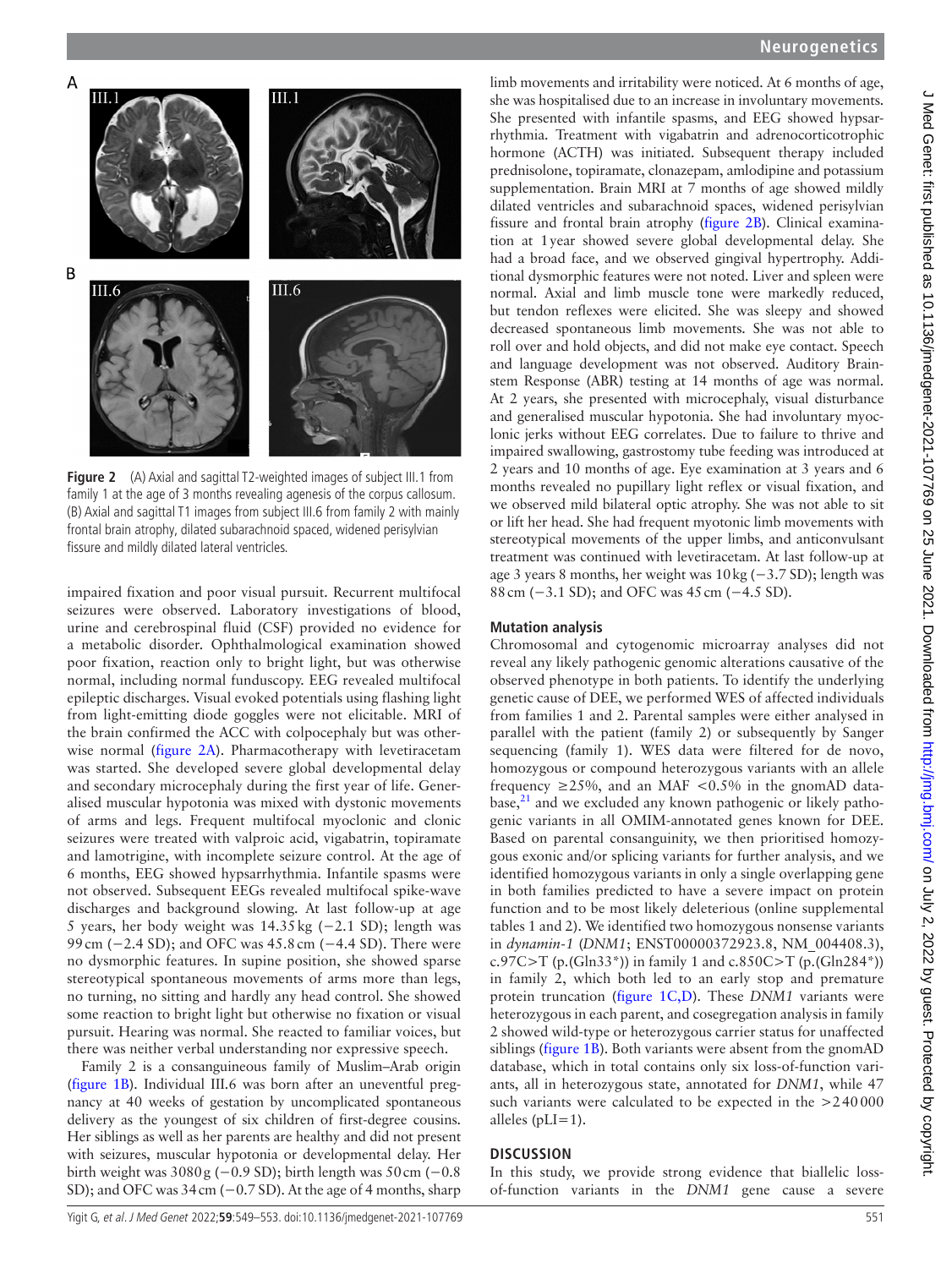## **Neurogenetics**

neurodevelopmental phenotype comprising early-onset epilepsy, muscular hypotonia, visual impairment and marked developmental delay. Since the first description of heterozygous missense variants in *DNM1* as cause of epileptic encephalopathies in  $2014<sup>11</sup>$  $2014<sup>11</sup>$  $2014<sup>11</sup>$  more than 20 exclusively missense variants and a single 2-amino-acid in-frame insertion were identified in patients with DEE, all except for one clustering either in the GTPase domain or the central middle domain of DNM1 ([figure](#page-1-0) 1D).<sup>12-17</sup> Functional analyses of the structural and cellular consequences of these missense variants most likely suggest a dominant negative effect on DNM1 function caused by impaired GTP hydrolysis/ binding capability or directly affecting higher-order oligomerization of  $DNM1$ .<sup>15 22</sup>

Clinically, patients with heterozygous missense variants in *DNM1* show relative phenotypical homogeneity with earlyonset epilepsy, profound intellectual disability and hypotonia.<sup>1</sup> Neuroimaging in these patients is usually normal or merely shows cerebral volume loss over time. Delayed myelination, thin corpus callosum, hypomyelination and Blake's pouch cysts were observed in single cases.<sup>15 23 24</sup> In line with these clinical characteristics, both of our patients present with severe global developmental delay, multifocal epilepsy and global hypotonia. Additionally, we observed severe visual impairment in both patients, which was also reported in previously published patients. Both developed secondary microcephaly. Neuroimaging revealed ACC in patient 1 and enlargement of inner and outer CSF spaces in patient 2 [\(figure](#page-2-0) 2). So far, structural brain anomalies including ACC have not been seen in patients with heterozygous *DNM1* mutations. [Online supplemental table 3](https://dx.doi.org/10.1136/jmedgenet-2021-107769)  displays genetic, clinical and neuroimaging features of previously published patients with DNM1 encephalopathy associated with heterozygous mutations versus our two patients with biallelic mutations reported here.

Of note, all parents as well as siblings in family 2 carrying the identified loss-of-function variants in a heterozygous state are healthy. In line with this, heterozygous dynamin-1 knockout mice are viable and do not show any apparent anomalies, providing further evidence that haploinsufficiency is not the underlying pathomechanism of DNM1-associated DEE in humans.<sup>6</sup> Similar to our patients, homozygous dynamin-1 knockout mice appeared normal at birth and were indistinguishable from their littermates. However, these animals developed poor motor coordination, showed reduced ingestion of milk and died within the first 2 weeks of life due to failure to thrive.<sup>6</sup>

In conclusion, we show that biallelic loss-of-function variants in *DNM1* cause a severe neurodevelopmental phenotype characterised by early-onset epilepsy, generalised hypotonia, visual impairment and severe neurodevelopmental delay. The phenotype of patients with biallelic loss-of-function variants appears to be similar to those with heterozygous missense variants in *DNM1*, providing a further example of a gene in which the type of mutation and its functional effect determine the inheritance pattern and phenotypical outcome of the disease.

#### **Author affiliations**

<sup>1</sup>Institute of Human Genetics, University Medical Center Göttingen, Gottingen, Germany

- <sup>2</sup>Department of Human Genetics, Hadassah University Hospital, Jerusalem, Israel <sup>3</sup>Child Development Institute, Clalit Health Services, Tel Aviv, Israel
- 4 Molecular Biology and Genetics, Bilecik Şeyh Edebali University, Bilecik, Turkey

<sup>5</sup>Cologne Center for Genomics (CCG), University of Cologne, Faculty of Medicine and University Hospital Cologne, Cologne, Germany

<sup>6</sup>Cluster of Excellence "Multiscale Bioimaging: from Molecular Machines to Networks of Excitable Cells" (MBExC), University of Gottingen, Gottingen, Germany <sup>7</sup>Interdisciplinary Pediatric Center for Children with Developmental Disabilities and Severe Chronic Disorders, University Medical Center Göttingen, Gottingen, Germany **Acknowledgements** We are grateful to all patients and their families for their sustained cooperation, Christian Müller for excellent technical assistance and Karin Boss for critically reading the manuscript.

**Contributors** GY, RS, BW and KB designed the study, and wrote and edited the manuscript, which was then approved by all coauthors; MD, RS and KB evaluated and examined families 1 and 2; GY, HMS, LD, YL, EK, JA, PN, SK and PB performed the experiments and analysed the data.

**Funding** This work was supported by the Israel Ministry of Health Exome Pilot Study, by the German Research Foundation (Deutsche Forschungsgemeinschaft) under Germany's Excellence Strategy (EXC 2067/1-390729940) and the Collaborative Research Centres Programme SFB1002 (project D02 to BW), and by the Niedersächsisches Ministerium für Wissenschaft und Kultur (grant 74ZN1284 to  $(KR)$ 

**Competing interests** None declared.

**Patient consent for publication** Not required.

**Ethics approval** This study was performed according to the Declaration of Helsinki protocols, and reviewed and approved by the local institutional ethics boards (University Medical Centre Göttingen, Germany; Hadassah Hebrew University Hospital, Jerusalem, Israel). Written informed consent was obtained from all affected subjects, parents or legal representatives participating in this study.

**Provenance and peer review** Not commissioned; externally peer reviewed.

**Supplemental material** This content has been supplied by the author(s). It has not been vetted by BMJ Publishing Group Limited (BMJ) and may not have been peer-reviewed. Any opinions or recommendations discussed are solely those of the author(s) and are not endorsed by BMJ. BMJ disclaims all liability and responsibility arising from any reliance placed on the content. Where the content includes any translated material, BMJ does not warrant the accuracy and reliability of the translations (including but not limited to local regulations, clinical guidelines, terminology, drug names and drug dosages), and is not responsible for any error and/or omissions arising from translation and adaptation or otherwise.

**Open access** This is an open access article distributed in accordance with the Creative Commons Attribution Non Commercial (CC BY-NC 4.0) license, which permits others to distribute, remix, adapt, build upon this work non-commercially, and license their derivative works on different terms, provided the original work is properly cited, appropriate credit is given, any changes made indicated, and the use is non-commercial. See: [http://creativecommons.org/licenses/by-nc/4.0/.](http://creativecommons.org/licenses/by-nc/4.0/)

#### **ORCID iDs**

Bernd Wollnik <http://orcid.org/0000-0003-2589-0364> Knut Brockmann <http://orcid.org/0000-0001-6823-9091>

### **REFERENCES**

- <span id="page-3-0"></span>1 Steward CA, Roovers J, Suner M-M, Gonzalez JM, Uszczynska-Ratajczak B, Pervouchine D, Fitzgerald S, Viola M, Stamberger H, Hamdan FF, Ceulemans B, Leroy P, Nava C, Lepine A, Tapanari E, Keiller D, Abbs S, Sanchis-Juan A, Grozeva D, Rogers AS, Diekhans M, Guigó R, Petryszak R, Minassian BA, Cavalleri G, Vitsios D, Petrovski S, Harrow J, Flicek P, Lucy Raymond F, Lench NJ, Jonghe PD, Mudge JM, Weckhuysen S, Sisodiya SM, Frankish A. Re-annotation of 191 developmental and epileptic encephalopathy-associated genes unmasks de novo variants in SCN1A. NPJ Genom [Med](http://dx.doi.org/10.1038/s41525-019-0106-7) 2019;4:1–11.
- <span id="page-3-1"></span>2 Deprez L, Jansen A, De Jonghe P. Genetics of epilepsy syndromes starting in the first year of life. *[Neurology](http://dx.doi.org/10.1212/01.wnl.0000339494.76377.d6)* 2009;72:273-81.
- 3 He N, Lin Z-J, Wang J, Wei F, Meng H, Liu X-R, Chen Q, Su T, Shi Y-W, Yi Y-H, Liao W-P. Evaluating the pathogenic potential of genes with de novo variants in epileptic encephalopathies. [Genet Med](http://dx.doi.org/10.1038/s41436-018-0011-y) 2019;21:17–27.
- <span id="page-3-2"></span>4 Happ HC, Carvill GL. A 2020 view on the genetics of developmental and epileptic encephalopathies. [Epilepsy Curr](http://dx.doi.org/10.1177/1535759720906118) 2020;20:90-6.
- <span id="page-3-3"></span>5 Ferguson SM, De Camilli P. Dynamin, a membrane-remodelling GTPase. Nat Rev Mol [Cell Biol](http://dx.doi.org/10.1038/nrm3266) 2012;13:75–88.
- <span id="page-3-4"></span>6 Ferguson SM, Brasnjo G, Hayashi M, Wölfel M, Collesi C, Giovedi S, Raimondi A, Gong L-W, Ariel P, Paradise S, O'toole E, Flavell R, Cremona O, Miesenböck G, Ryan TA, De Camilli P. A selective activity-dependent requirement for dynamin 1 in synaptic vesicle endocytosis. [Science](http://dx.doi.org/10.1126/science.1140621) 2007;316:570–4.
- <span id="page-3-5"></span>7 Chappie JS, Acharya S, Leonard M, Schmid SL, Dyda F. G domain dimerization controls dynamin's assembly-stimulated GTPase activity. [Nature](http://dx.doi.org/10.1038/nature09032) 2010;465:435–40.
- 8 Ford MGJ, Jenni S, Nunnari J. The crystal structure of dynamin. [Nature](http://dx.doi.org/10.1038/nature10441) 2011;477:561–6.
- <span id="page-3-6"></span>9 Roux A, Uyhazi K, Frost A, De Camilli P. GTP-dependent twisting of dynamin implicates constriction and tension in membrane fission. [Nature](http://dx.doi.org/10.1038/nature04718) 2006;441:528–31.
- 10 Marks B, Stowell MH, Vallis Y, Mills IG, Gibson A, Hopkins CR, McMahon HT. GTPase activity of dynamin and resulting conformation change are essential for endocytosis. [Nature](http://dx.doi.org/10.1038/35065645) 2001;410:231–5.
- <span id="page-3-7"></span>11 Appenzeller S, Balling R, Barisic N, Baulac S, Caglayan H, Craiu D, De Jonghe P, Depienne C, Dimova P, Djémié T, Gormley P, Guerrini R, Helbig I, Hjalgrim H, Hoffman-